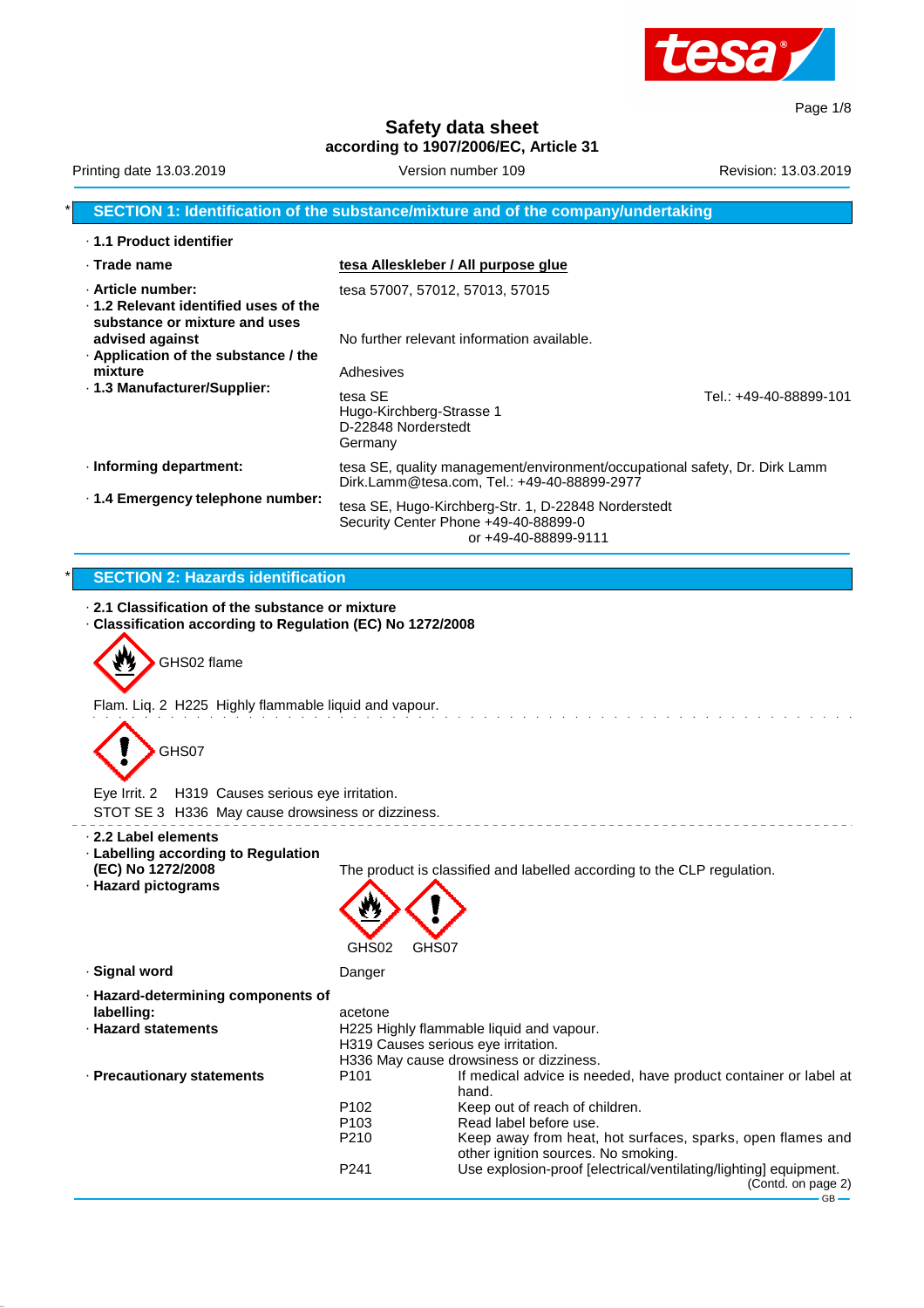

Page 2/8

# **Safety data sheet**

|                                                                                                                                                              |                                                                                  | according to 1907/2006/EC, Article 31                                                                            |                                                                                                                                                                                                                                                                         |                      |
|--------------------------------------------------------------------------------------------------------------------------------------------------------------|----------------------------------------------------------------------------------|------------------------------------------------------------------------------------------------------------------|-------------------------------------------------------------------------------------------------------------------------------------------------------------------------------------------------------------------------------------------------------------------------|----------------------|
| Printing date 13.03.2019                                                                                                                                     |                                                                                  | Version number 109                                                                                               |                                                                                                                                                                                                                                                                         | Revision: 13.03.2019 |
| Trade name tesa Alleskleber / All purpose glue                                                                                                               |                                                                                  |                                                                                                                  |                                                                                                                                                                                                                                                                         |                      |
|                                                                                                                                                              | P405                                                                             | rinsing.<br>Store locked up.                                                                                     | P303+P361+P353 IF ON SKIN (or hair): Take off immediately all contaminated<br>clothing. Rinse skin with water [or shower].<br>P305+P351+P338 IF IN EYES: Rinse cautiously with water for several minutes.<br>Remove contact lenses, if present and easy to do. Continue | (Contd. of page 1)   |
|                                                                                                                                                              | P <sub>501</sub>                                                                 |                                                                                                                  | Dispose of contents/container in accordance with local/                                                                                                                                                                                                                 |                      |
| 2.3 Other hazards                                                                                                                                            | increases the AOX values                                                         |                                                                                                                  | regional/national/international regulations.<br>The preparation contains no elualable organic halogene compounds, which                                                                                                                                                 |                      |
| · Results of PBT and vPvB assessment                                                                                                                         |                                                                                  |                                                                                                                  |                                                                                                                                                                                                                                                                         |                      |
| $·$ PBT:<br>· vPvB:                                                                                                                                          | Not classified<br>Not classified                                                 |                                                                                                                  |                                                                                                                                                                                                                                                                         |                      |
| <b>SECTION 3: Composition/information on ingredients</b>                                                                                                     |                                                                                  |                                                                                                                  |                                                                                                                                                                                                                                                                         |                      |
| 3.2 Chemical characterisation: Mixtures<br>· Description:                                                                                                    | Solution of Polyvinylacetate in:<br>Solution of Polyvinylacetate                 |                                                                                                                  |                                                                                                                                                                                                                                                                         |                      |
| · Dangerous components:                                                                                                                                      |                                                                                  |                                                                                                                  |                                                                                                                                                                                                                                                                         |                      |
| CAS: 67-64-1<br>EINECS: 200-662-2<br>Reg.nr.: 01-2119471330-49-XXXX                                                                                          | acetone                                                                          |                                                                                                                  | ♦ Flam. Liq. 2, H225<br>⊙ Eye Irrit. 2, H319; STOT SE 3, H336                                                                                                                                                                                                           | < 50%                |
| CAS: 64-17-5<br>EINECS: 200-578-6<br>Reg.nr.: 01-2119457610-43-XXXX                                                                                          | ethanol                                                                          |                                                                                                                  | ♦ Flam. Liq. 2, H225                                                                                                                                                                                                                                                    | < 25%                |
| · SVHC<br>· Regulation (EC) No 648/2004 on<br>detergents / Labelling for contents<br>· Additional information                                                | not applicable                                                                   | Free of any SVHC substances or $< 0.1$ %                                                                         | For the wording of the listed hazard phrases refer to section 16.                                                                                                                                                                                                       |                      |
| <b>SECTION 4: First aid measures</b>                                                                                                                         |                                                                                  |                                                                                                                  |                                                                                                                                                                                                                                                                         |                      |
| 4.1 Description of first aid measures<br>· General information<br>· After inhalation<br>· After skin contact<br>· After eye contact                          | consult doctor.                                                                  | Instantly remove any clothing soiled by the product.<br>Supply fresh air; consult physician in case of symptoms. | Instantly wash with water and soap and rinse thoroughly.<br>Rinse opened eye for several minutes under running water. If symptoms persist,                                                                                                                              |                      |
| · After swallowing<br>In case of persistent symptoms consult physician.<br>. 4.2 Most important symptoms and<br>effects, both acute and delayed<br>Dazedness |                                                                                  |                                                                                                                  |                                                                                                                                                                                                                                                                         |                      |
| · Danger<br>. 4.3 Indication of any immediate<br>medical attention and special<br>treatment needed                                                           | May cause drowsiness.                                                            | Condition may deteriorate with alcohol consumption.<br>No further relevant information available.                |                                                                                                                                                                                                                                                                         |                      |
| <b>SECTION 5: Firefighting measures</b>                                                                                                                      |                                                                                  |                                                                                                                  |                                                                                                                                                                                                                                                                         |                      |
|                                                                                                                                                              |                                                                                  |                                                                                                                  |                                                                                                                                                                                                                                                                         |                      |
| · 5.1 Extinguishing media<br>· Suitable extinguishing agents                                                                                                 | resistant foam.                                                                  |                                                                                                                  | CO2, extinguishing powder or water jet. Fight larger fires with water jet or alcohol-                                                                                                                                                                                   |                      |
| .5.2 Special hazards arising from the<br>substance or mixture                                                                                                | Can be released in case of fire:<br>Nitrogen oxide (NOx)<br>Carbon monoxide (CO) |                                                                                                                  |                                                                                                                                                                                                                                                                         |                      |

Under certain fire conditions, traces of other toxic gases cannot be excluded.

(Contd. on page 3)

 $-$  GB  $-$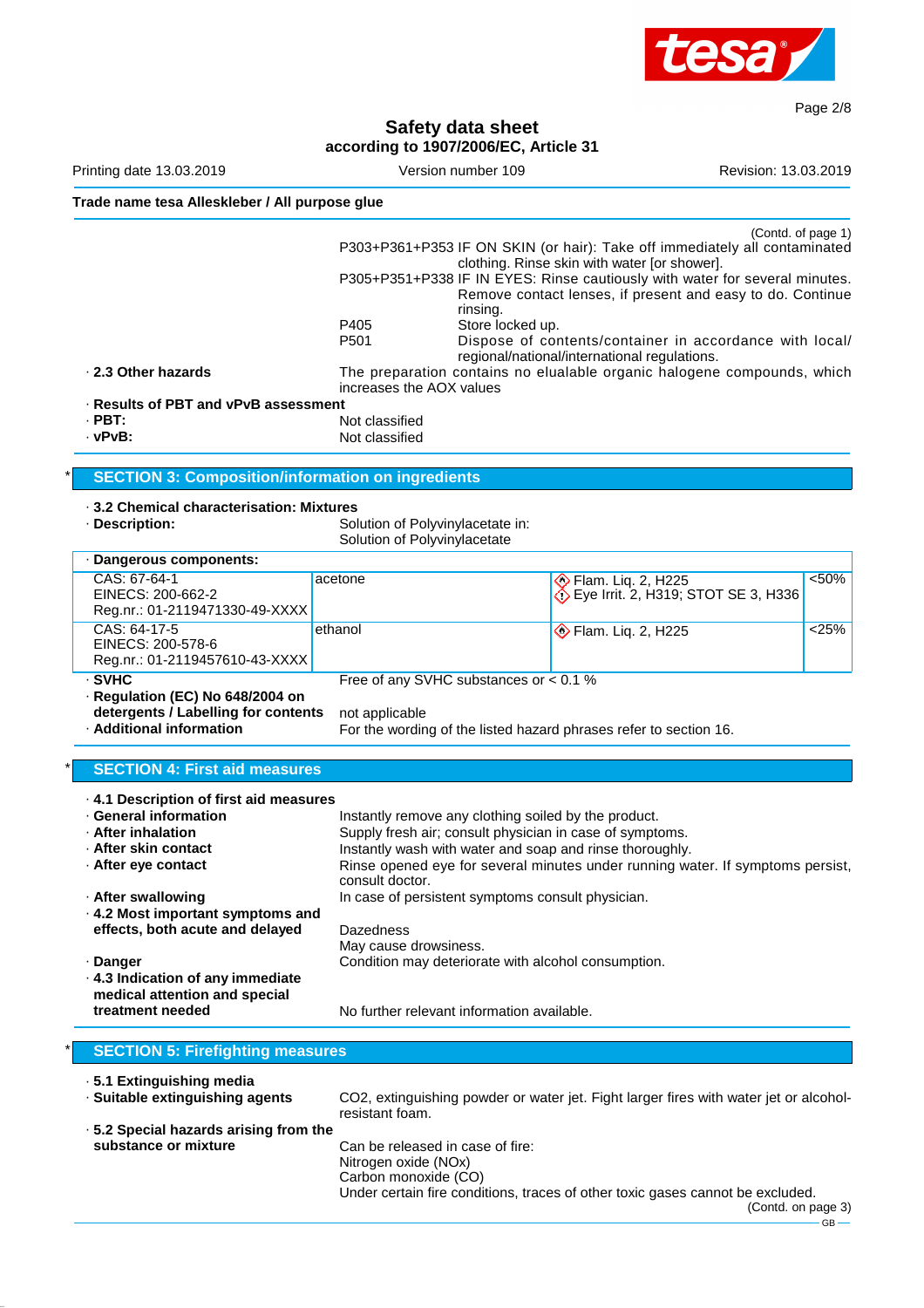

# **Safety data sheet**

**according to 1907/2006/EC, Article 31**

Printing date 13.03.2019 **Version number 109** Revision: 13.03.2019 Revision: 13.03.2019

(Contd. of page 2)

#### **Trade name tesa Alleskleber / All purpose glue**

- · **5.3 Advice for firefighters**
- 

· **Protective equipment:** Put on breathing apparatus. Do not inhale explosion gases or combustion gases.

# **SECTION 6: Accidental release measures** · **6.1 Personal precautions, protective equipment and emergency procedures** Ensure adequate ventilation Wear protective equipment. Keep unprotected persons away. · **6.2 Environmental precautions:** Prevent material from reaching sewage system, holes and cellars. Dilute with much water. · **6.3 Methods and material for containment and cleaning up:** Apply absorbing material (sand, diatomite, acid binders, universal binders, sawdust). Dispose of contaminated material as waste according to item 13. Ensure adequate ventilation. · **6.4 Reference to other sections** See Section 7 for information on safe handling See Section 8 for information on personal protection equipment. See Section 13 for information on disposal. **SECTION 7: Handling and storage** · **7.1 Precautions for safe handling** Ensure that suitable extractors are available on processing machines Ensure good ventilation/exhaustion at the workplace. Prevent formation of aerosols. · **Information about protection against explosions and fires:** Keep ignition sources away - Do not smoke. Protect against electrostatic charges. Handle only outside or in explosion protected rooms. Fumes can combine with air to form an explosive mixture. · **7.2 Conditions for safe storage, including any incompatibilities** · **Storage** · **Requirements to be met by storerooms and containers:** Store in cool location. · **Information about storage in one common storage facility:** void void · **Further information about storage conditions:** Keep container tightly sealed. Store in cool, dry conditions in well sealed containers. Store only outside or in explosion proof rooms. Storing flammable liquids the Nationonal regulations have to be fulfilled! · **Storage class** 3 (flammable liquids)<br>**7.3 Specific end use(s)** No further relevant in No further relevant information available. **SECTION 8: Exposure controls/personal protection**

· **Additional information about design**

**of technical systems:** No further data; see item 7.

Page 3/8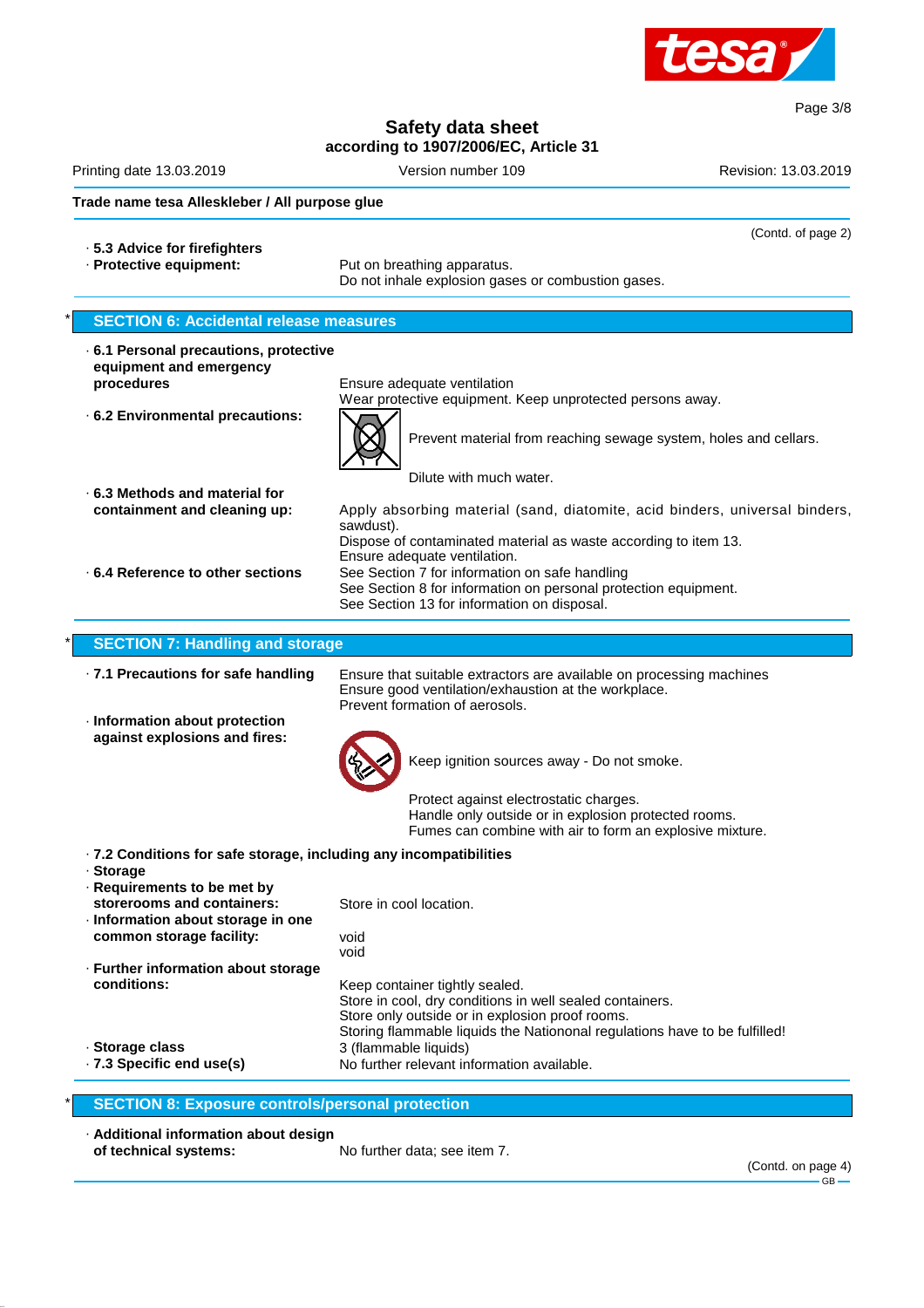

Page 4/8

# **Safety data sheet**

**according to 1907/2006/EC, Article 31**

Printing date 13.03.2019 **Version number 109** Revision: 13.03.2019

**Trade name tesa Alleskleber / All purpose glue**

**Initial boiling point and boiling range:** 55.8-56.6 °C

· **Flash point:** -19 °C

(Contd. of page 3)

| 8.1 Control parameters                                                                                       |                                                                                                                                                                                                                                   |  |
|--------------------------------------------------------------------------------------------------------------|-----------------------------------------------------------------------------------------------------------------------------------------------------------------------------------------------------------------------------------|--|
|                                                                                                              | . Components with critical values that require monitoring at the workplace:                                                                                                                                                       |  |
| 67-64-1 acetone                                                                                              |                                                                                                                                                                                                                                   |  |
| WEL Short-term value: 3620 mg/m <sup>3</sup> , 1500 ppm<br>Long-term value: 1210 mg/m <sup>3</sup> , 500 ppm |                                                                                                                                                                                                                                   |  |
| 64-17-5 ethanol                                                                                              |                                                                                                                                                                                                                                   |  |
| WEL Long-term value: 1920 mg/m <sup>3</sup> , 1000 ppm                                                       |                                                                                                                                                                                                                                   |  |
| · Additional information:                                                                                    | The lists that were valid during the compilation were used as basis.                                                                                                                                                              |  |
| 8.2 Exposure controls<br>· Personal protective equipment<br>· General protective and hygienic<br>measures    | The usual precautionary measures should be adhered to in handling the<br>chemicals.                                                                                                                                               |  |
|                                                                                                              | Keep away from foodstuffs, beverages and food.<br>Instantly remove any contaminated garments.<br>Wash hands before breaks and at the end of the work.<br>Avoid contact with the eyes.                                             |  |
| · Breathing equipment:                                                                                       | In case of short term exposure use respiratory protection. In case of<br>intensive or longer exposure use respiratory protection equipment<br>independent from ambient air.                                                       |  |
| · Protection of hands:                                                                                       | Not required.                                                                                                                                                                                                                     |  |
|                                                                                                              | Protective gloves.                                                                                                                                                                                                                |  |
|                                                                                                              | The glove material has to be impermeable and resistant to the product/<br>the substance/ the preparation.<br>Selection of the glove material on consideration of the penetration<br>times, rates of diffusion and the degradation |  |
| · Material of gloves<br>· Penetration time of glove material                                                 | use solvent stable gloves.<br>The exact break trough time has to be found out by the manufacturer of the                                                                                                                          |  |
| · Eye protection:                                                                                            | protective gloves and has to be observed.<br>Safety glasses recommended during refilling.                                                                                                                                         |  |
|                                                                                                              | Safety glasses                                                                                                                                                                                                                    |  |
| · Body protection:                                                                                           | Protective work clothing.                                                                                                                                                                                                         |  |
| <b>SECTION 9: Physical and chemical properties</b>                                                           |                                                                                                                                                                                                                                   |  |
| . 9.1 Information on basic physical and chemical properties<br>· General Information                         |                                                                                                                                                                                                                                   |  |
| · Appearance:<br>Form:                                                                                       | Liquid                                                                                                                                                                                                                            |  |
| Colour:                                                                                                      | Transparent                                                                                                                                                                                                                       |  |
| $\cdot$ Smell:                                                                                               | Acetone-like                                                                                                                                                                                                                      |  |
| · Odour threshold:                                                                                           | Not determined.                                                                                                                                                                                                                   |  |
| · pH-value:                                                                                                  | Not determined.                                                                                                                                                                                                                   |  |
| · Change in condition<br><b>Melting point/freezing point:</b>                                                | Not determined                                                                                                                                                                                                                    |  |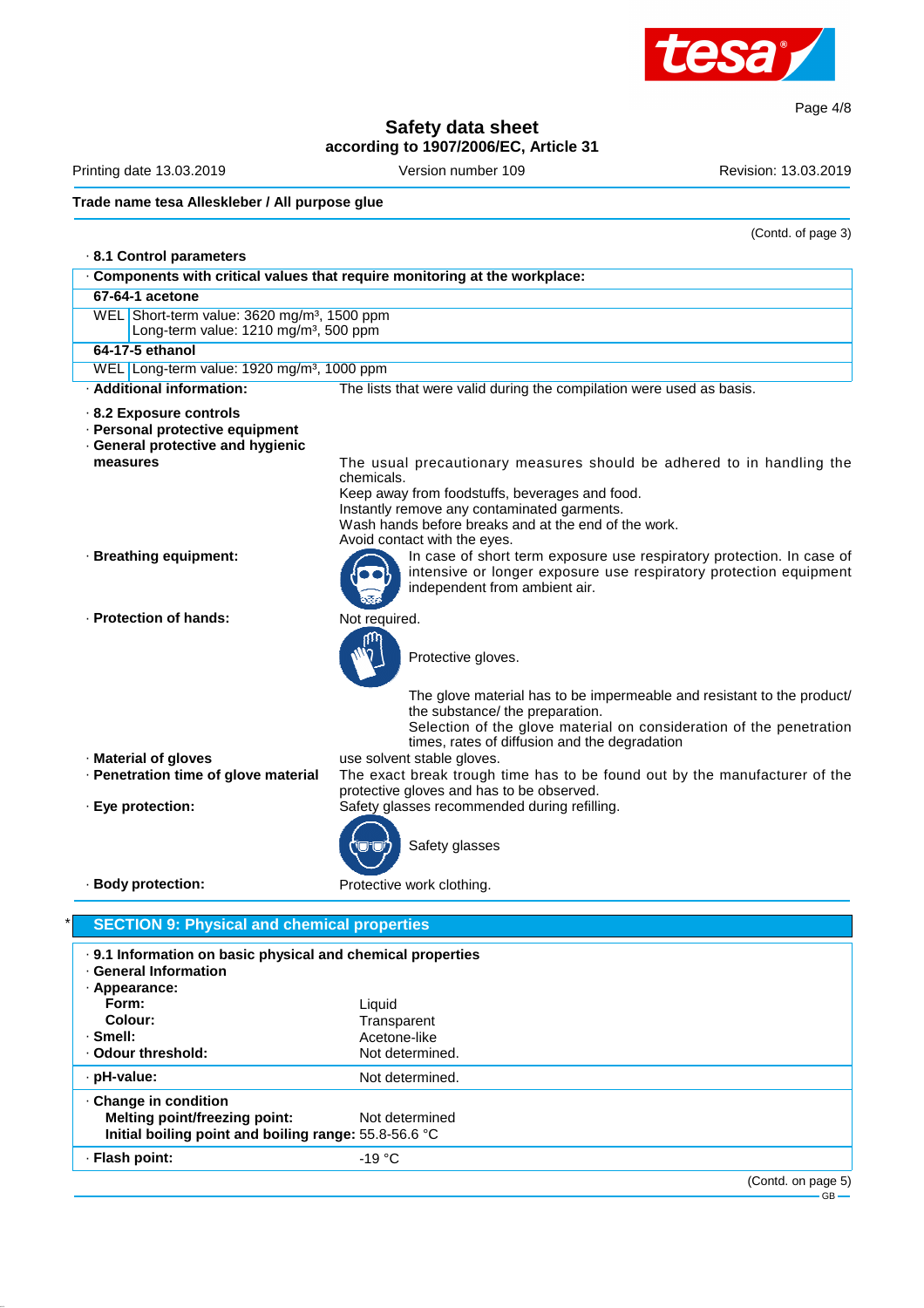

Page 5/8

# **Safety data sheet according to 1907/2006/EC, Article 31**

Printing date 13.03.2019 **Version number 109** Revision: 13.03.2019 Revision: 13.03.2019

# **Trade name tesa Alleskleber / All purpose glue**

(Contd. of page 4)

| · Inflammability (solid, gaseous)                        | Not applicable.                                                                              |
|----------------------------------------------------------|----------------------------------------------------------------------------------------------|
| · Ignition temperature:                                  | 425 °C                                                                                       |
| · Decomposition temperature:                             | Not determined.                                                                              |
| · Self-inflammability:                                   | Product is not selfigniting.                                                                 |
| · Explosive properties:                                  | Product is not explosive. However, formation of explosive air/steam mixtures<br>is possible. |
| Critical values for explosion:<br>Lower:<br>Upper:       | 2.6 Vol %<br>15 Vol %                                                                        |
| ⋅ Steam pressure at 20 °C:                               | 247 hPa                                                                                      |
| ⋅ Density at 20 °C                                       | $0.80556$ g/cm <sup>3</sup><br>Not determined                                                |
| · Relative density                                       | Not determined.                                                                              |
| · Vapour density                                         | Not determined.                                                                              |
| <b>Evaporation rate</b>                                  | Not determined.                                                                              |
| · Solubility in / Miscibility with<br>Water:             | Soluble                                                                                      |
| · Partition coefficient: n-octanol/water:                | Not determined.                                                                              |
| · Viscosity:<br>dynamic at 20 °C:<br>kinematic:          | 6.000 mPas<br>Not determined.                                                                |
| · Solvent content:<br><b>Organic solvents:</b><br>Water: | 62.5 %<br>5.0%                                                                               |
| Solids content:<br>· 9.2 Other information               | 32.5%<br>No further relevant information available.                                          |

#### **SECTION 10: Stability and reactivity**

| ⋅ 10.1 Reactivity<br>⋅ 10.2 Chemical stability    | No further relevant information available.            |
|---------------------------------------------------|-------------------------------------------------------|
| · Thermal decomposition / conditions              |                                                       |
| to be avoided:<br>⋅ 10.3 Possibility of hazardous | No decomposition if used according to specifications. |
| reactions                                         | No dangerous reactions known                          |
| ⋅ 10.4 Conditions to avoid                        | No further relevant information available.            |
| ⋅ 10.5 Incompatible materials:                    | No further relevant information available.            |
| ⋅ 10.6 Hazardous decomposition                    |                                                       |
| products:                                         | No dangerous decomposition products known             |

#### **SECTION 11: Toxicological information**

| ⋅ 11.1 Information on toxicological effects |                                                                   |  |  |
|---------------------------------------------|-------------------------------------------------------------------|--|--|
| · Acute toxicity                            | Based on available data, the classification criteria are not met. |  |  |

· **Primary irritant effect:**

- · **Skin corrosion/irritation** Based on available data, the classification criteria are not met.
- · Serious eye damage/irritation<br>· Respiratory or skin sensitisation
	- Based on available data, the classification criteria are not met.
- · **CMR effects (carcinogenity, mutagenicity and toxicity for reproduction)**
- · **Germ cell mutagenicity** Based on available data, the classification criteria are not met.
- · **Carcinogenicity** Based on available data, the classification criteria are not met.
	- Based on available data, the classification criteria are not met.

(Contd. on page 6)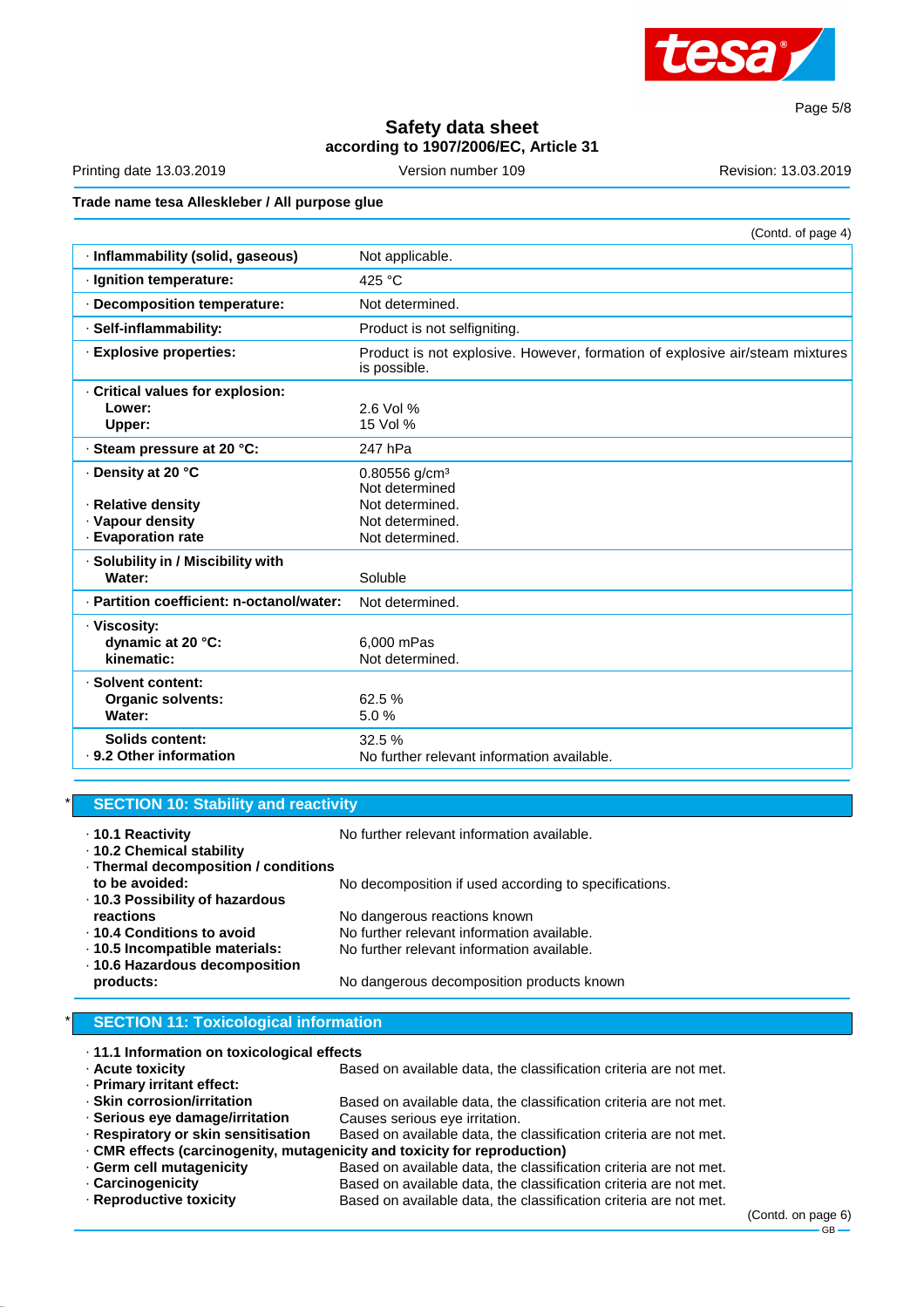

# **Safety data sheet according to 1907/2006/EC, Article 31**

Printing date 13.03.2019 Version number 109 Revision: 13.03.2019

Page 6/8

# **Trade name tesa Alleskleber / All purpose glue**

|                          |                                                                   | (Contd. of page 5) |
|--------------------------|-------------------------------------------------------------------|--------------------|
| ⋅ STOT-single exposure   | May cause drowsiness or dizziness.                                |                    |
| ⋅ STOT-repeated exposure | Based on available data, the classification criteria are not met. |                    |
| Aspiration hazard        | Based on available data, the classification criteria are not met. |                    |

## **SECTION 12: Ecological information**

| $\cdot$ 12.1 Toxicity                     |                                                                                                                    |
|-------------------------------------------|--------------------------------------------------------------------------------------------------------------------|
| · Aquatic toxicity:                       | No further relevant information available.                                                                         |
| ⋅ 12.2 Persistence and degradability      | No further relevant information available.                                                                         |
| ⋅ 12.3 Bioaccumulative potential          | No further relevant information available.                                                                         |
| ⋅ 12.4 Mobility in soil                   | No further relevant information available.                                                                         |
| · Additional ecological information:      |                                                                                                                    |
| $\cdot$ According to recipe contains the  |                                                                                                                    |
| following heavy metals and                |                                                                                                                    |
| compounds according to EC                 |                                                                                                                    |
| quideline NO. 76/464 EC:                  | Free of heavy metals (Pb, Cd, Hg, Cr6+)                                                                            |
|                                           | Free of Polybrominated Biphenyls (PBBs) and Polybrominated Diphenyl Ethers<br>(PBDEs) according to RoHS Directive. |
| · General notes:                          | Do not allow undiluted product or large quantities of it to reach ground water,                                    |
|                                           | water bodies or sewage system.                                                                                     |
|                                           | Water hazard class 1 (Self-assessment): slightly hazardous for water.                                              |
| . 12.5 Results of PBT and vPvB assessment |                                                                                                                    |
| $\cdot$ PBT:                              | Not applicable.                                                                                                    |
| $\cdot$ . $\sim$                          | الملحم المسمر فملية                                                                                                |

- 
- **· vPvB:** Not applicable.<br>12.6 Other adverse effects No further relev No further relevant information available.

#### **SECTION 13: Disposal considerations**

- · **13.1 Waste treatment methods**
- · **Recommendation**



Must not be disposed of together with household garbage. Do not allow product to reach sewage system.

Must be specially treated under adherence to official regulations.

| · European waste cataloque (recommendation)                                             |                                                                                                                                                                                                                                           |  |  |
|-----------------------------------------------------------------------------------------|-------------------------------------------------------------------------------------------------------------------------------------------------------------------------------------------------------------------------------------------|--|--|
| waste adhesives and sealants containing organic solvents or other hazardous substances  |                                                                                                                                                                                                                                           |  |  |
|                                                                                         |                                                                                                                                                                                                                                           |  |  |
| Irritant - skin irritation and eye damage                                               |                                                                                                                                                                                                                                           |  |  |
|                                                                                         | Specific Target Organ Toxicity (STOT)/Aspiration Toxicity                                                                                                                                                                                 |  |  |
| . Additional information about the                                                      |                                                                                                                                                                                                                                           |  |  |
| European waste catalogue:                                                               | The assignment of a waste key number according to EC Decision 2000/532/EC in<br>connection with EU Directive 75/442/EC has to follow specific industry<br>requirements. The obove mentioned classification is only one possible proposal. |  |  |
| · Uncleaned packagings:                                                                 |                                                                                                                                                                                                                                           |  |  |
| · Recommendation:<br>Disposal according to official regulations.<br>empty bottle totaly |                                                                                                                                                                                                                                           |  |  |
| Recommended cleaning agent:                                                             | Water, if necessary with cleaning agent.<br>Acetone<br>iso-Propanole<br>Ethanole                                                                                                                                                          |  |  |
|                                                                                         | Flammable                                                                                                                                                                                                                                 |  |  |

| <b>SECTION 14: Transport information</b>    |        |                    |
|---------------------------------------------|--------|--------------------|
| $\cdot$ 14.1 UN-Number<br>· ADR, IMDG, IATA | UN1133 |                    |
|                                             |        | (Contd. on page 7) |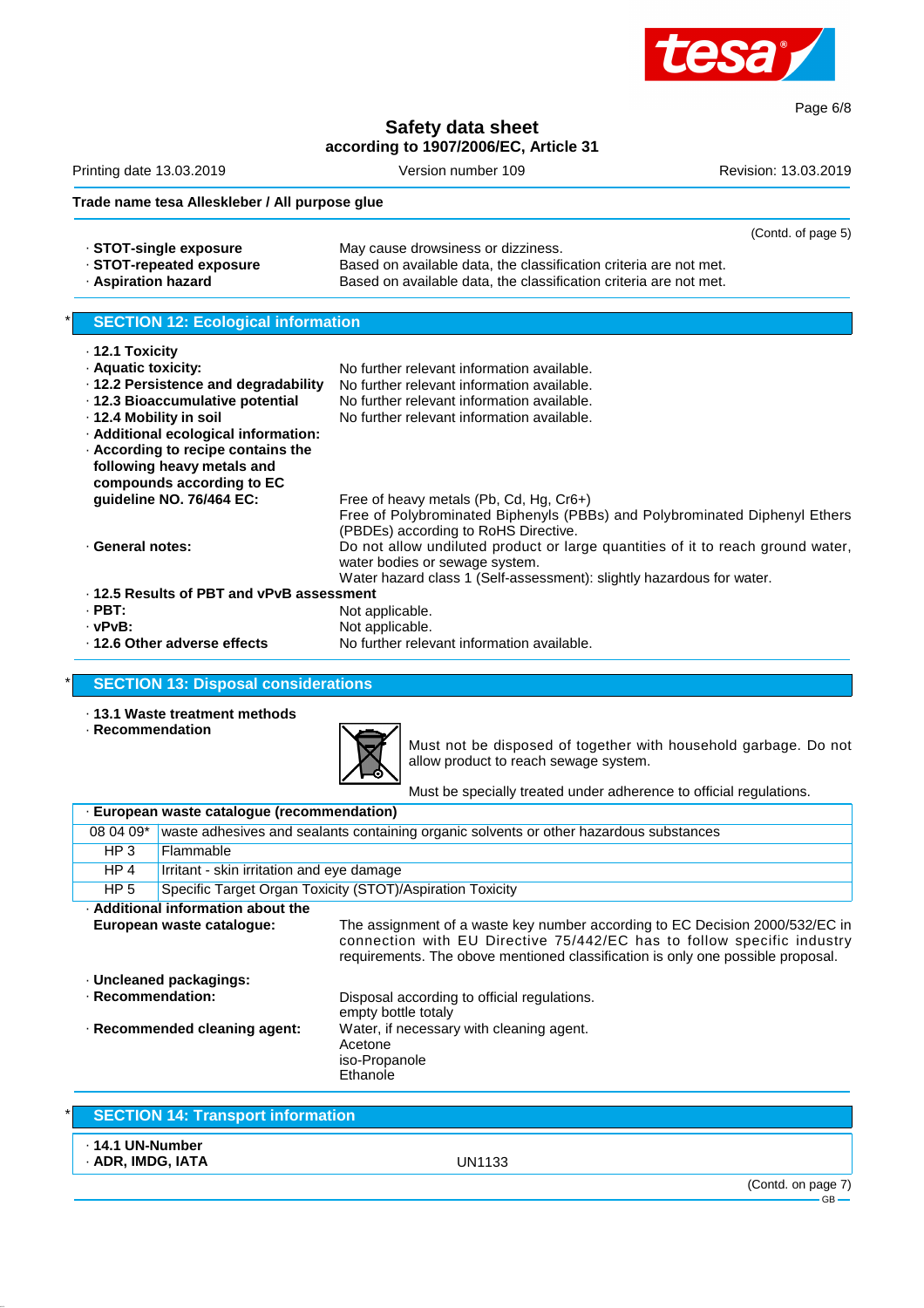

Page 7/8

# **Safety data sheet according to 1907/2006/EC, Article 31**

| Printing date 13.03.2019                                                     | Version number 109                                                                                  | Revision: 13.03.2019                                  |
|------------------------------------------------------------------------------|-----------------------------------------------------------------------------------------------------|-------------------------------------------------------|
| Trade name tesa Alleskleber / All purpose glue                               |                                                                                                     |                                                       |
|                                                                              |                                                                                                     | (Contd. of page 6)                                    |
| · 14.2 UN proper shipping name<br>$·$ ADR                                    | kPa)                                                                                                | ADHESIVES, (vapour pressure at 50°C not more than 110 |
| · IMDG, IATA                                                                 | <b>ADHESIVES</b>                                                                                    |                                                       |
| · 14.3 Transport hazard class(es)<br>$·$ ADR                                 |                                                                                                     |                                                       |
|                                                                              |                                                                                                     |                                                       |
| · Class<br>· Label                                                           | 3 (F1) Flammable liquids.<br>3                                                                      |                                                       |
| · IMDG, IATA                                                                 |                                                                                                     |                                                       |
|                                                                              |                                                                                                     |                                                       |
| · Class<br>· Label                                                           | 3 Flammable liquids.<br>3                                                                           |                                                       |
| · 14.4 Packing group<br>· ADR, IMDG, IATA                                    | $\mathbf{II}$                                                                                       |                                                       |
| · 14.5 Environmental hazards:<br>· Marine pollutant:                         | <b>No</b>                                                                                           |                                                       |
| · 14.6 Special precautions for user                                          | Warning: Flammable liquids.                                                                         |                                                       |
| · Page:<br>· EMS Number:                                                     | 33<br>$F-E$ , S-D                                                                                   |                                                       |
| · Stowage Category                                                           | В                                                                                                   |                                                       |
| · 14.7 Transport in bulk according to Annex II of Marpol<br>and the IBC Code | Not applicable.                                                                                     |                                                       |
| · Transport/Additional information:                                          |                                                                                                     |                                                       |
| · ADR                                                                        |                                                                                                     |                                                       |
| · Limited quantities (LQ)<br>· Excepted quantities (EQ)                      | 5L<br>Code: E2                                                                                      |                                                       |
|                                                                              | Maximum net quantity per inner packaging: 30 ml<br>Maximum net quantity per outer packaging: 500 ml |                                                       |
| · Transport category<br>· Tunnel restriction code                            | $\overline{2}$<br>D/E                                                                               |                                                       |
| $\cdot$ IMDG                                                                 |                                                                                                     |                                                       |
| · Limited quantities (LQ)                                                    | 5L                                                                                                  |                                                       |
| · Excepted quantities (EQ)                                                   | Code: E2                                                                                            |                                                       |
|                                                                              | Maximum net quantity per inner packaging: 30 ml<br>Maximum net quantity per outer packaging: 500 ml |                                                       |
| · UN "Model Regulation":                                                     | MORE THAN 110 KPA), 3, II                                                                           | UN 1133 ADHESIVES (VAPOUR PRESSURE AT 50°C NOT        |

# **SECTION 15: Regulatory information**

· **15.1 Safety, health and environmental regulations/legislation specific for the substance or mixture**

- · **Directive 2012/18/EU**
- · **Named dangerous substances -** None of the ingredients is listed.